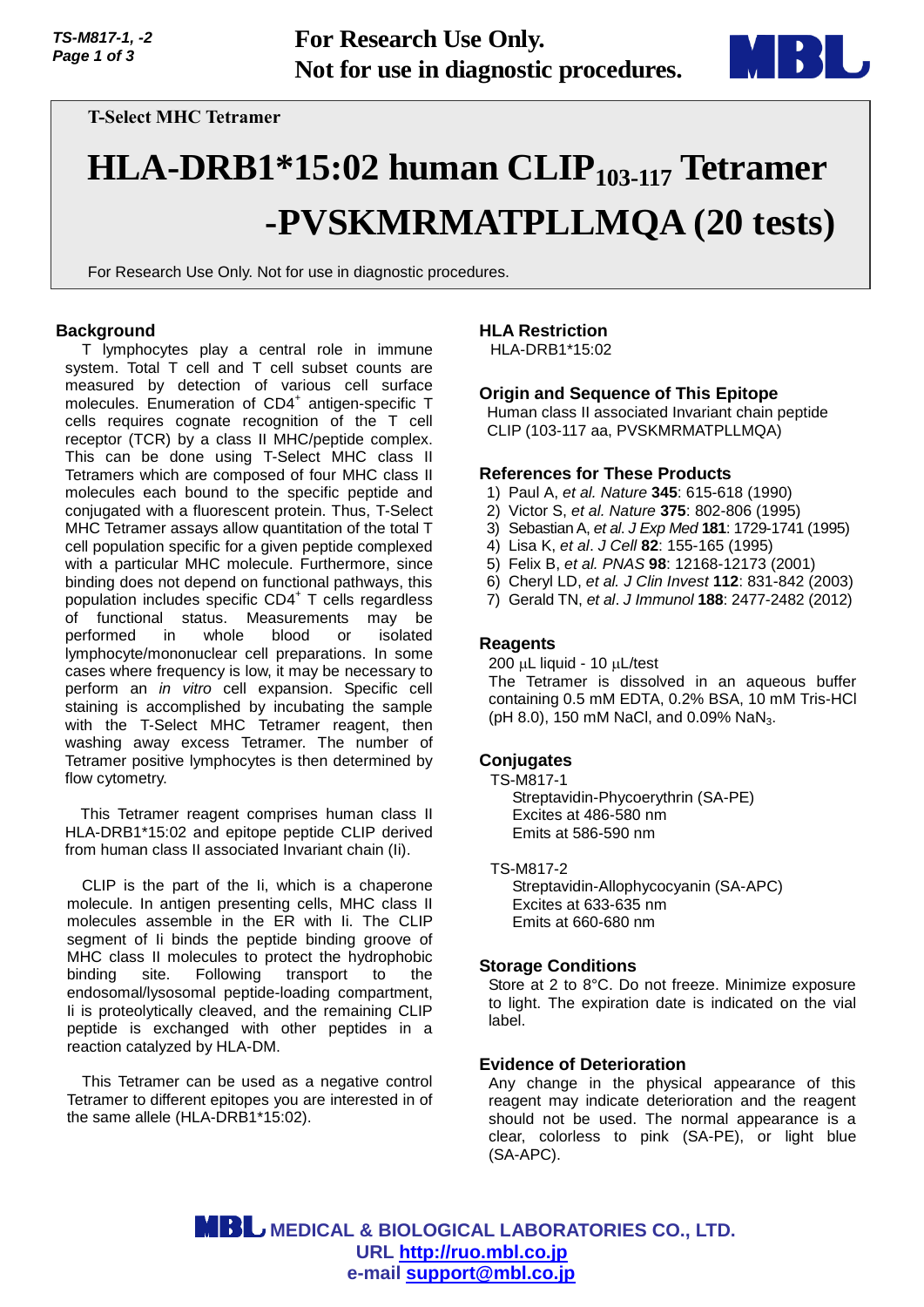# **Usage**

This reagent is for use with standard flow cytometry methodologies.

# **References for T-Select MHC Tetramer**

Altman JD, *et al. Science* **274**: 94-96 (1996) McMichael AJ, *et al. J Exp Med* **187**: 1367-1371 (1998) Bodinier M, *et al. Nat Med* **6**: 707-710 (2000)

# **Statement of Warnings**

- 1. This reagent contains 0.09% sodium azide. Sodium azide under acidic conditions yields hydrazoic acid, an extremely toxic compound. Azide compounds should be flushed with running water while being discarded. These precautions are recommended to avoid deposits in metal piping in which explosive conditions can develop. If skin or eye contact occurs, wash excessively with water.
- 2. Specimens, samples and material coming in contact with them should be handled as if capable of transmitting infection and disposed of with proper precautions.
- 3. Never pipette by mouth and avoid contact of samples with skin and mucous membranes.
- 4. Minimize exposure of reagent to light during storage or incubation.
- 5. Avoid microbial contamination of reagent or erroneous results may occur.
- 6. Use Good Laboratory Practices (GLP) when handling this reagent.

# **Materials Required But Not Supplied**

- 12 x 75 mm polypropylene test tubes
- Transfer pipettes
- Pipettors and disposable pipette tips
- Vortex mixer
- Centrifuge capable of 150 x g or 400 x g
- Aspirator
- PBS
- Red blood cell lysis reagent
- Anti-CD4-FITC, Beckman Coulter, Inc., PN A07750
- 7-AAD Viability Dye, Beckman Coulter, Inc., PN A07704
- Clear Back (human FcR blocking reagent), MBL, PN MTG-001

# **Procedure for Whole Blood**

- 1. Collect blood by venipuncture into a blood collection tube containing an appropriate anti-coagulant.
- 2. Add 10  $\mu$ L of T-Select MHC Tetramer to each 12 x 75 mm test tube.
- 3. Add 200 µL of whole blood into each test tube.
- 4. Vortex gently.
- 5. Incubate for 30-60 minutes at 2-8°C or room temperature (15-25°C) protected from light.
- 6. Add any additional antibodies (e.g. anti-CD4) and vortex gently.
- 7. Incubate for 30 minutes at 2-8°C protected from light.
- 8. Lyse red blood cells using commercially available reagents.
- 9. Prepare samples according to description of the package insert.
- 10. Analyze prepared samples by flow cytometry. If necessary, store the samples at 2-8°C protected from light for a maximum of 24 hours prior to analysis.

## **Procedure for Peripheral Blood Mononuclear Cells**

- 1. Prepare peripheral blood mononuclear cells (PBMC) according to established procedures. Cells should be re-suspended at a concentration of 2 x 10<sup>7</sup> cells/mL. 50  $\mu$ L of sample is required for each T-Select MHC Tetramer determination.
- 2. Add 10  $\mu$ L of Clear Back (human FcR blocking reagent, MBL, PN MTG-001) to each 12 x 75 mm test tube.
- 3. Add 50  $\mu$ L PBMC into each test tube (e.g. 1 x 10<sup>6</sup>) cells per tube).
- 4. Incubate for 5 minutes at room temperature.
- 5. Add 10  $\mu$ L of T-Select MHC Tetramer and vortex gently.
- 6. Incubate for 30-60 minutes at 2-8°C or room temperature (15-25°C) protected from light.
- 7. Add any additional antibodies (e.g. anti-CD4) and vortex gently.
- 8. Incubate for 30 minutes at 2-8°C protected from light.
- 9. Add 3 mL of PBS or FCM buffer (2% FCS/0.09% NaN3/PBS).
- 10. Centrifuge tubes at 400 x g for 5 minutes.
- 11. Aspirate or decant the supernatant.
- 12. Resuspend the pellet in 500  $\mu$ L of PBS with 0.5% formaldehyde.
- 13. Analyze prepared samples by flow cytometry. If necessary, store the samples at 2-8°C protected from light for a maximum of 24 hours prior to analysis.

# **Limitations**

- 1. For optimal results with whole blood, retain specimens in blood collection tubes at room temperature, while rocking, prior to staining and analyzing. Refrigerated specimens may give aberrant results.
- 2. Recommended cell viability for venous blood specimens is > 90%.
- 3. Prolonged exposure of cells to lytic reagents may cause white blood cell destruction and loss of cells in the population of interest.
- 4. All red blood cells may not lyse under the following conditions: nucleated red blood cells, abnormal protein concentration or hemoglobinopathies. This may cause falsely decreased results due to unlysed red blood cells being counted as leukocytes.